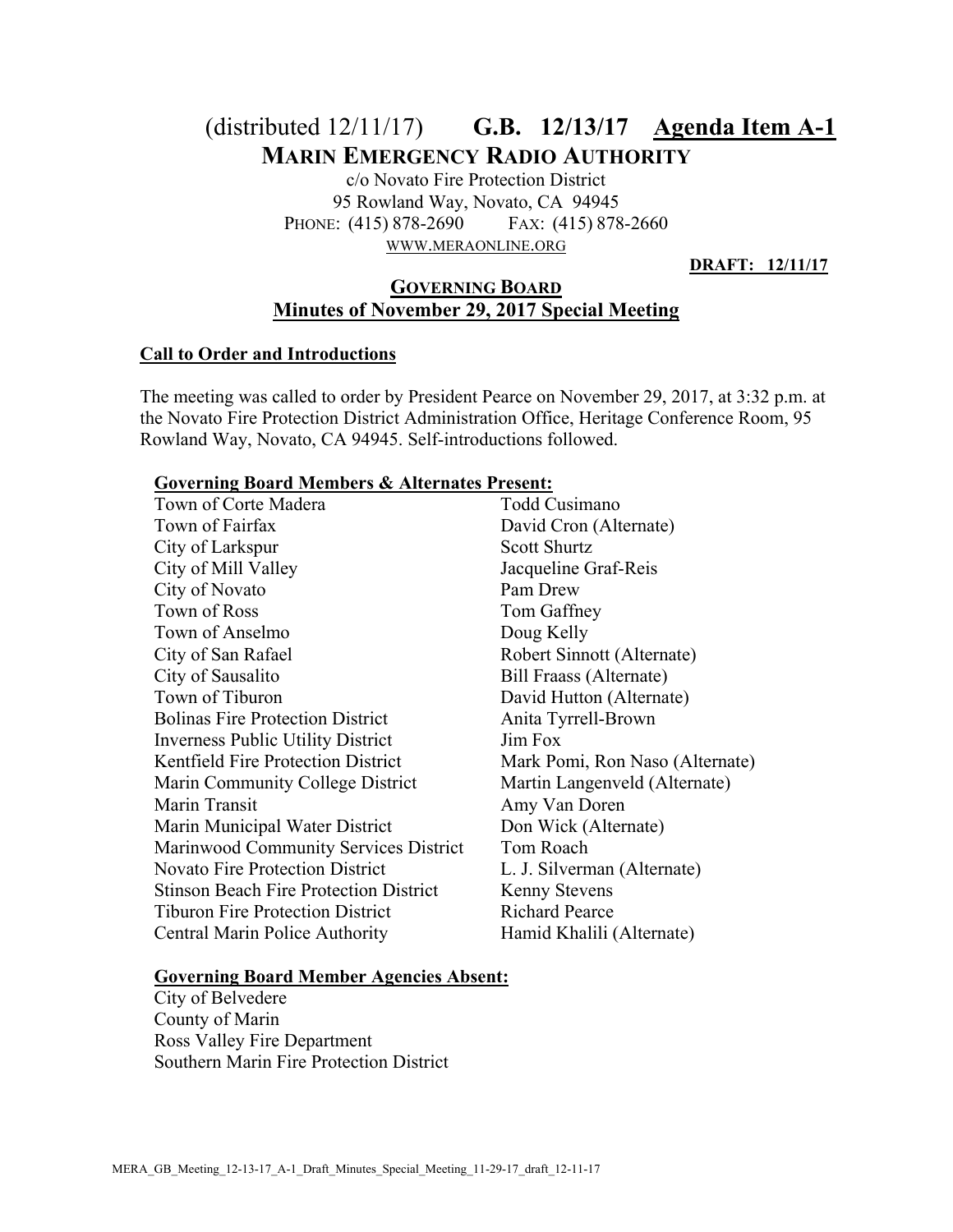| <b>Staff Present:</b>                      |                       |
|--------------------------------------------|-----------------------|
| MERA Executive Officer                     | Maureen Cassingham    |
| <b>MERA General Counsel</b>                | Trisha Ortiz          |
| MERA Deputy Executive Officer -            | Dave Jeffries         |
| Next Gen Project                           |                       |
| <b>MERA Operations Officer</b>             | Pat Echols            |
| Marin County DPW Communications            | <b>Richard Chuck</b>  |
| <b>Engineering Services Manager</b>        |                       |
| MERA Administrative Assistant-NGP          | Alex Anderson         |
| <b>Recording Secretary</b>                 | Lauren Pallas         |
|                                            |                       |
| <b>Guests Present:</b>                     |                       |
| Marin County DPW Engineering Services      | Ernest Klock          |
| Manager                                    |                       |
| <b>Federal Engineering Project Manager</b> | Denis Marin           |
| <b>Federal Engineering</b>                 | Rajit Jhaner          |
| Motorola Solutions, Inc.                   | Mike DeBenedetti      |
| Motorola Solutions, Inc.                   | Rodney Hughes         |
| Motorola Solutions, Inc.                   | <b>Steve Gonzales</b> |
| Motorola Solutions, Inc.                   | Kent Martin           |
| Motorola Solutions, Inc.                   | Kourosh Mostashari    |

Pearce recognized and thanked Echols for his service as MERA Operations Officer and noted this was his last meeting. He said it was an absolute pleasure to have him take on the next Gen Project. On behalf of MERA he wished him all the best in his retirement.

#### A. Consent Calendar

All matters on the Consent Calendar are to be approved with one motion unless a Member of the Governing Board or the public requests that separate action be taken on a specific item:

- 1) Resolution of Commendation Angel Bernal, Retired Police Chief City of Mill Valley, MERA Governing Board Member
- 2) Minutes from October 25, 2017 Governing Board Regular Meeting
- 3) Report No. 61 on Strategic Plan Implementation
- 4) Report on Proposed Six-Month Notice: Non-Member System User Fees

*M/S/P Cusimano/Roach to approve the Consent Calendar Items 1-4 as presented.* 

AYES: All NAYS: None ABSTENTIONS: None Motion carried.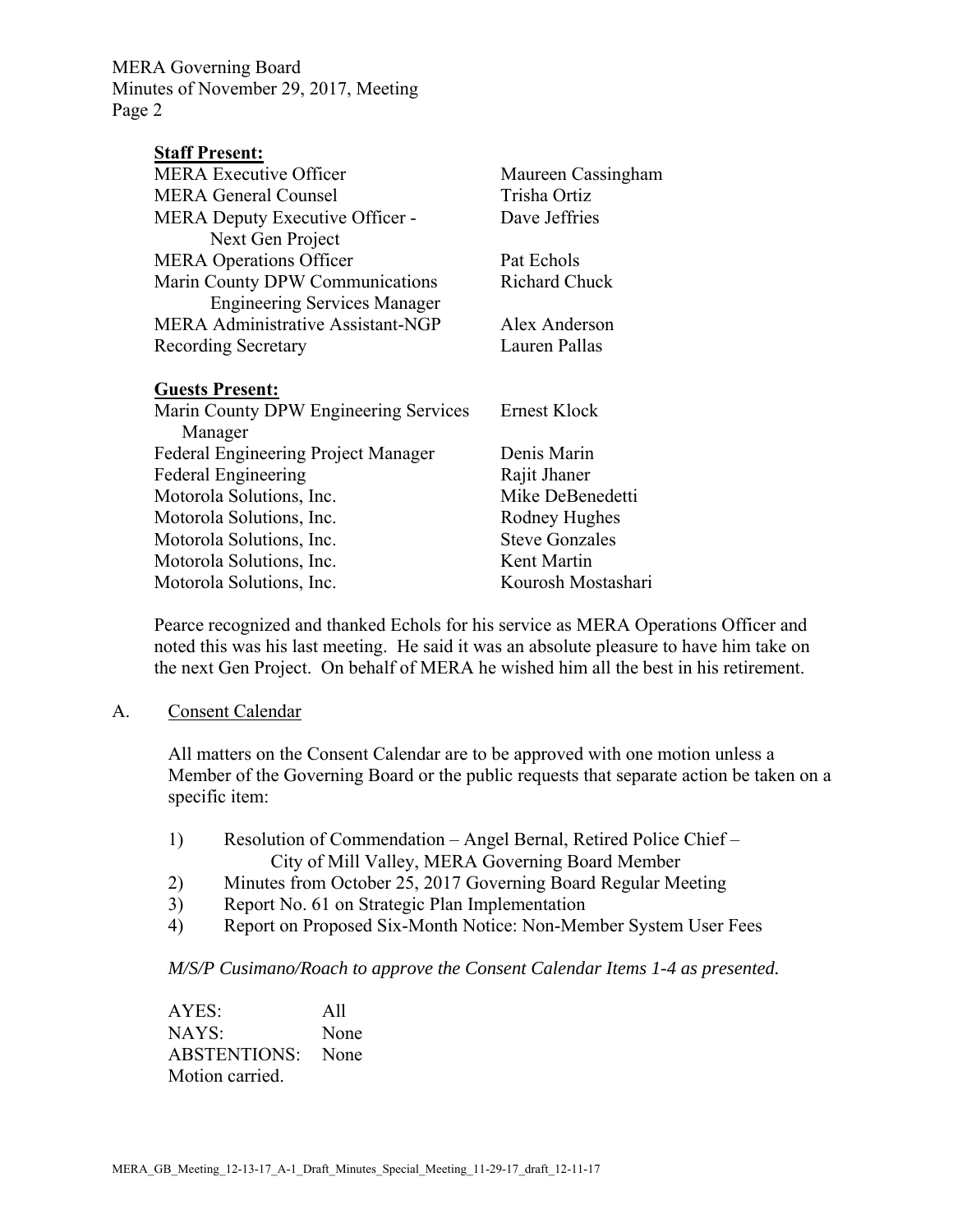# B. Executive Officer's Report – (Cassingham)

## 1) Report No. 34 on Next Gen System Project – (Jeffries)

Jeffries provided an update on the Project, recapping the regularly scheduled Project Management calls, meetings and technical calls between MERA, DPW staff, Federal Engineering (FE) and Motorola. The Regional Planning Committee (RPC) meeting on November 9 could not be convened due to lack of quorum, but member feedback was provided on MERA's application. That information was included in the updated application for review on December 14 by the RPC at CHP Headquarters in Sacramento. The application may be approved in December or, if tweaks are required, it would be represented in January. Jeffries said Police and Fire Chiefs have been invited to the RPC meeting. MERA and DPW staff will attend.

Jeffries recapped discussion at the Project Oversight Committee meeting held earlier this afternoon. The current tentative schedule was reviewed, which takes us out to FY20-21. The schedule, however, is subject to change until customer design review is completed in the Spring of 2018. The Oversight Committee reviewed the RPC application in greater detail. Coverage maps were presented based on what was in the contract in comparison to the current design in the application. The biggest changes in the current design are tweaks to the site antennas to reflect RPC restrictions, along with the addition of 2 sites. It reflects the re-use of Mt. Tiburon and a new site on a Mill Valley water tank, which will provide some of the coverage we are losing due to the tweaks.

Jeffries added that the maps show portable and mobile inbounds around the County, along with in-building coverage. The contract maps reflect 97% reliability at 3.4 DAQ. The current System standard is 3.0 DAQ. The maps also show the older standard of 90% reliability for in-building. They also depict where there are holes in the System. The Committee also discussed the extension of current System life, which is still a work in progress. The focus is on how to get more life from existing components and identification of needed parts from third parties in terms of boards, software and power supplies.

Jeffries said the Committee reviewed cost implications associated with the current design and extended schedule. Motorola will cover new site equipment, engineering and related costs as part of the Contract at no additional expense to MERA via no-cost change order. MERA's site development RFP will be modified to include the 2 new sites, which will increase MERA development costs. This will not be a change order, but will add to the site development RFP. Additional sites may, however, result in an economy of scale with the added work.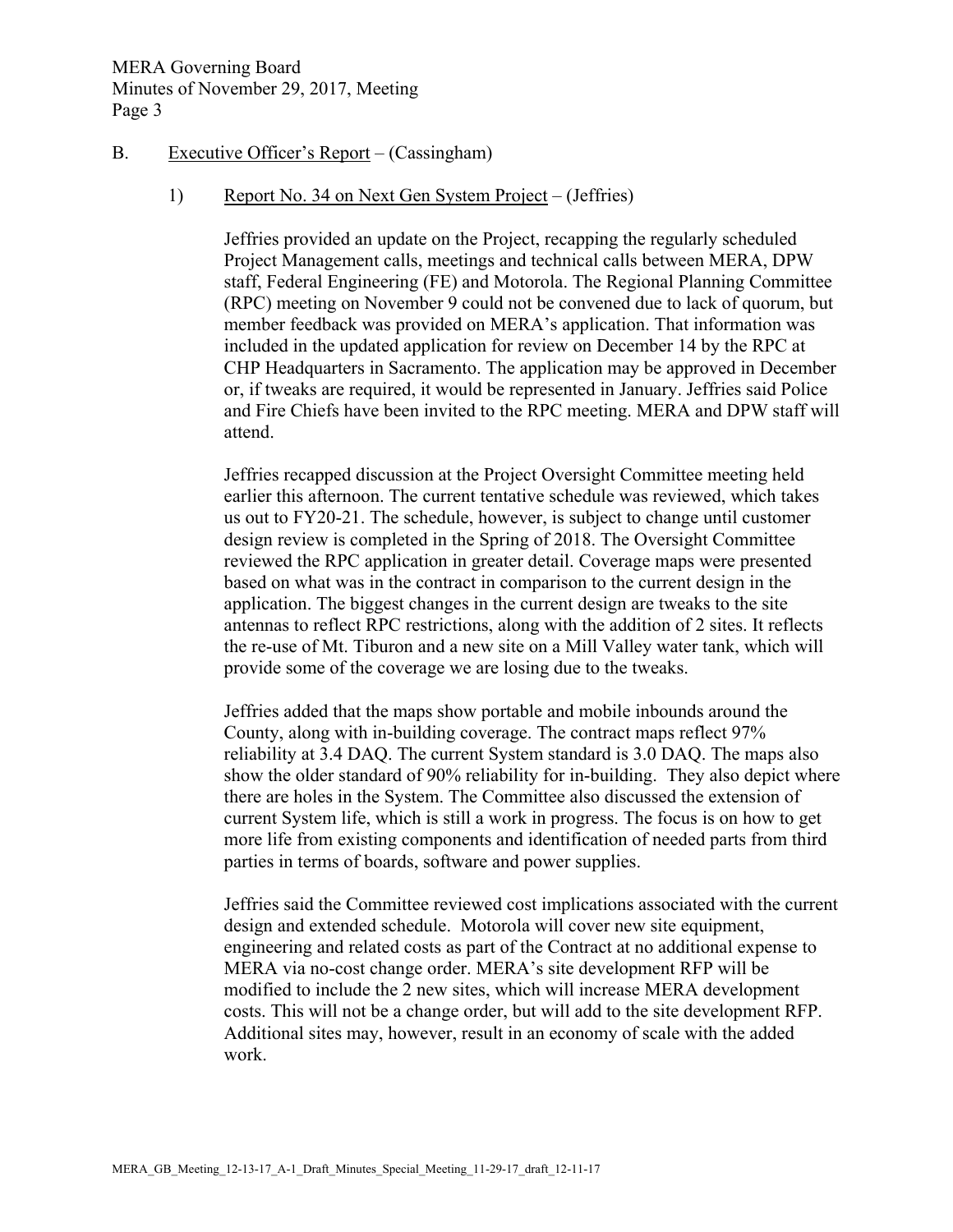Jeffries reviewed the field subscriber equipment discount and multi-band upgrade, which are still being discussed with Motorola. Those offers will likely be presented to the Board early next year. Pearce added that MERA is now in a better position, noting the great partnerships at work with the County, FE and Motorola. Each recognizes the commitment to bringing this Project in as close to on-time and on-budget as possible.

In response to Silverman about North County coverage, Jeffries said mobile coverage is solid with no holes. The portable in-bound looks good along the 101 Highway with a couple of exceptions that we have today that we handle with work-arounds. Nonetheless, a good job has been done in filling in a number of areas. In-building has not been fully looked at, but appears to be pretty solid.

Regarding Fire Station Alerting (FSA) given the extended schedule, Jeffries said how it will be maintained is under review. The 2 companies involved are in conversation and an update will be provided soon. Echols said we will also be coming back on broad-band connectivity for the fire stations. The new Mach Alert system will have 2 modes of functionality through RF and IP for activation. The broad-band high-speed standard must be met at each of the sites, which will be challenging at the more remote locations. Preliminary costs estimates have been received from AT&T and use of the MIDAS network is being reviewed due to the high AT&T quotes for the remote areas. A third option is also being considered.

Tyrell-Brown asked for clarification on a possible waiver from the RPC for the System as originally designed. Jeffries said the original design has been tweaked by Motorola to address the major RPC issues, but we are still counting on waivers to a point. The 2 new sites were needed in Southern Marin to deal with those issues and we are feeling confident about the Project we have now. On the interference side, our nearest competitors are El Dorado and Monterey Counties, which is an improvement over interference with immediate neighbor counties.

Tyrell-Brown asked about the Mill Valley site and if it was brand new. Jeffries said it is an MMWD water tank, which is an existing facility, but with no RF. It will require a shelter and antenna, thus more work than Mt. Tiburon. She asked about nearby neighbors. Jeffries said this is likely. Echols said it is difficult to see the tank given surrounding foliage. Pearce added that the various offers and agreements being referenced with Motorola will be memorialized and reviewed by MERA General and County Counsels to assure clarity and mutual understanding.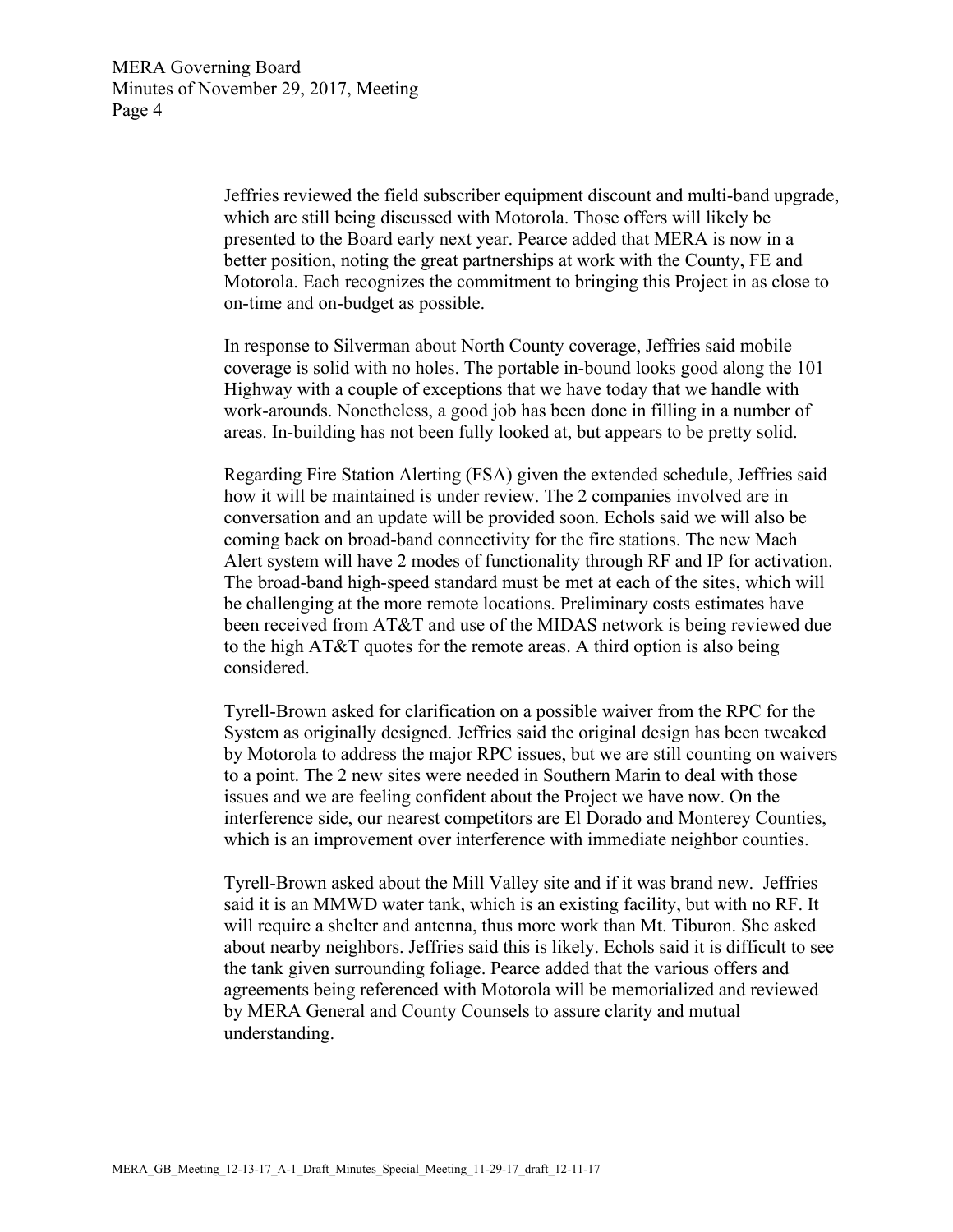> 2) Proposed Resolution Amending the Regular Meeting Location Established by Resolution No. 2014-10

Cassingham presented the Proposed Resolution, which permits the Governing Board the flexibility of conducting its regular meetings at other than the NFPD offices at Rowland Way. She said 2 actions are being requested with one on the Resolution and the other to conduct the December 13 regular Governing Board meeting at District Station 61, 7025 Redwood Boulevard, Novato.

*M/S/P Kelly/Cusimano to adopt the Proposed Resolution Amending the Regular Meeting Location Established by Resolution No. 2014-10.* 

AYES: All NAYS: None ABSTENTIONS: None Motion carried.

*M/S/P Kelly/Cusimano to approve the December 13 Regular Governing Board meeting location at NFPD Station 61, 7025 Redwood Boulevard, Novato, CA 94945.*

AYES: All NAYS: None ABSTENTIONS: None Motion carried.

3) Other Information Items

None.

- C. Operations Reports (Echols)
	- 1) MERA System Operations Update (Chuck)

Chuck said Echols suggested that he share more details about the required weekly and quarterly preventive maintenance (pm) tasks. Staff checks voltage and readings to assure the System is operating the same as when first installed. During the last six months, when checking all the power supplies, they discovered intermittent operation on the main computer board. Capacitors were replaced in the power supplies, which cleared up the problem.

Chuck noted another PM, which identified fans that were injecting noise into the System. They have since been replaced, which eliminated the problem. A problem was discovered at Mt. Burdell due to installation of a microwave dish that interfered with MERA's receiver antenna. The dish will be removed from